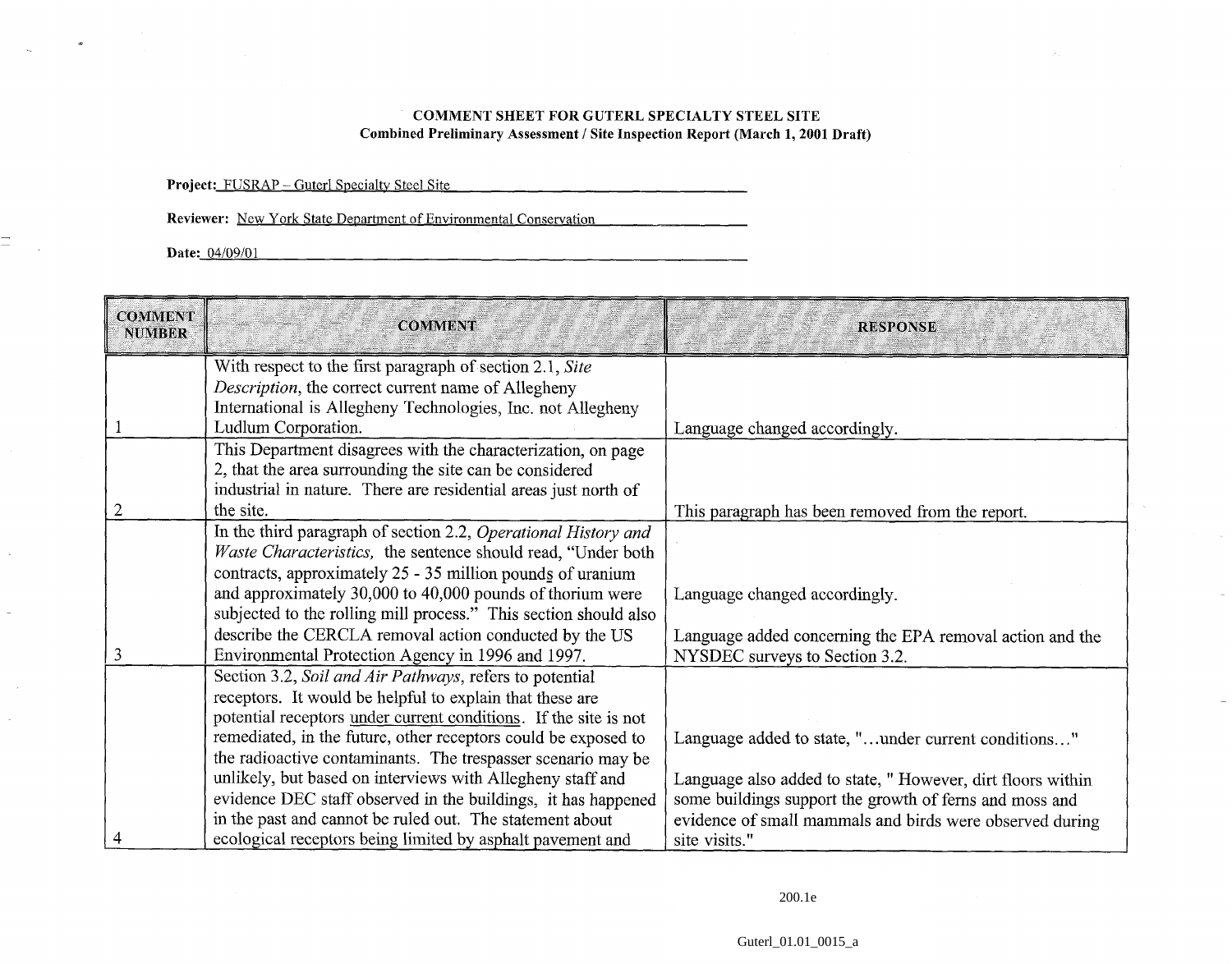## **COMMENT SHEET FOR GUTERL SPECIALTY STEEL SITE**  Combined Preliminary Assessment / Site Inspection Report (March 1, 2001 Draft)

|                                 | Project: FUSRAP - Guterl Specialty Steel Site<br>Reviewer: New York State Department of Environmental Conservation                                                                                                                                                                                                                                                                                                                                                                                                                                                       |                                                                                                                                                                                                                                                                                                                            |
|---------------------------------|--------------------------------------------------------------------------------------------------------------------------------------------------------------------------------------------------------------------------------------------------------------------------------------------------------------------------------------------------------------------------------------------------------------------------------------------------------------------------------------------------------------------------------------------------------------------------|----------------------------------------------------------------------------------------------------------------------------------------------------------------------------------------------------------------------------------------------------------------------------------------------------------------------------|
|                                 | Date: 04/09/01                                                                                                                                                                                                                                                                                                                                                                                                                                                                                                                                                           |                                                                                                                                                                                                                                                                                                                            |
|                                 |                                                                                                                                                                                                                                                                                                                                                                                                                                                                                                                                                                          |                                                                                                                                                                                                                                                                                                                            |
| <b>COMMENT</b><br><b>NUMBER</b> | <b>COMMENT</b>                                                                                                                                                                                                                                                                                                                                                                                                                                                                                                                                                           | <b>RESPONSE</b>                                                                                                                                                                                                                                                                                                            |
|                                 | lack of habitat is not well supported. The PA documents that<br>most buildings have dirt floors, which DEC observed, support<br>the growth of ferns and moss in some areas. Signs of small<br>mammals living in the buildings were also observed, along<br>with a large population of swallows. If the site were to be<br>abandoned, more plants and animals would be expected to<br>invade the property.                                                                                                                                                                |                                                                                                                                                                                                                                                                                                                            |
|                                 | This Department does not agree with the last sentence of the<br>first paragraph of Section 3.3, Soil Exposure and Air Pathway<br>Conclusions, which states, "The potential for release into the<br>air pathway is low because currently access to the impacted<br>areas is limited preventing disturbance of loose<br>contamination." Access to the fenced-in excised area is<br>limited, but contamination was found by DEC staff on<br>property outside the fence, which had been cleared, graded,<br>and used to park large vehicles, thus disturbing the soils. This | The potential for release to the air pathway is low in<br>potentially affected areas outside of the excised property as<br>well. Snow fencing restricts access to potentially affected<br>areas and letters describing our knowledge of current<br>conditions have been forwarded to a bordering property<br>owner.        |
| 5<br>6                          | Department's work and subsequent report, which was<br>provided to the USACE in a November 1, 2000 letter,<br>documented the contamination on this property.<br>This Department does not agree with the last couple of<br>sentences in the first paragraph of Section 4.3, Ground Water<br>Pathway Conclusions, which state, "These buildings act as an<br>encapsulant of any residual contamination from processes that<br>would induce transport to the groundwater. Also, due to the                                                                                   | In the event future investigation indicates a FUSRAP release<br>to air pathways, appropriate action will be initiated.<br>Language stating buildings act as an encapsulant has been<br>removed from this section. Further evaluation of groundwater<br>will be conducted during the recommended Remedial<br>Investigation. |